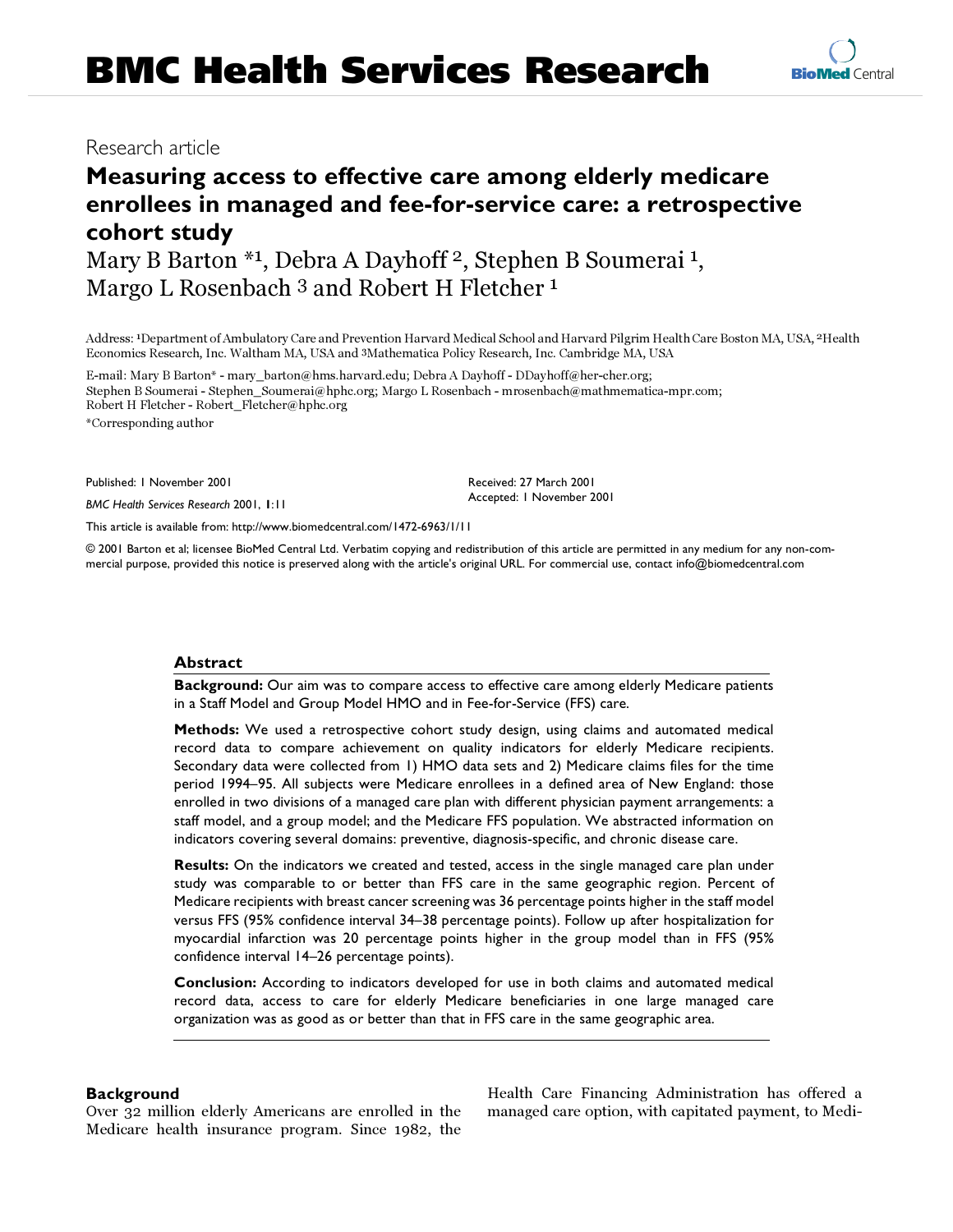care enrollees. Currently nearly 15% of Medicare enrollees are members of managed care plans nationwide. [[1](#page-7-0)]

The economic incentives of capitated payment have raised concerns that managed care organizations that use capitation might limit provision of effective services as a way of trimming costs. [\[2](#page-7-1)–[5\]](#page-7-2) Public concerns about restriction of service in managed care organizations have led to proposed legislation for a "patient's bill of rights."[\[6](#page-7-3)] once again being considered in the US Senate. [[7\]](#page-7-4) It is becoming clear, however, that "managed care" is not a single entity, and that a wide range of economic incentives and disincentives may be created in various forms of managed care, [[8](#page-7-5)] each likely to have different kinds of influence on clinician behavior. [[9](#page-7-6)–[11](#page-7-7)] The proximity of risk to the clinician or clinician group has an especially strong effect on behavior. [[12](#page-7-8)] Systems maintained by managed care organizations to assist clinicians in providing quality care also differ widely, and may strongly influence performance.

Although reduced access to care is a theoretical risk of capitated payment, relatively few studies have addressed whether this concern is borne out in practice. Perhaps because of the variation in managed care arrangements, the results of studies have been mixed. [[13](#page-7-9)] If managed care presents barriers to access to effective care, the elderly would be especially vulnerable because they have a higher burden of illness than the rest of the population. We therefore created indicators in several domains for which it was known that care improved outcomes. We then used these indicators to compare health care received by elderly Medicare beneficiaries in three kinds of payment arrangements: a capitated, staff-model health maintenance organization (HMO) and a partially capitated group-model HMO, both parts of the same managed care organization, and in fee-for-service (FFS) care in the same geographic area.

## **Methods**

## *Study site*

The managed care plan participating in this study, Harvard Pilgrim Health Care (HPHC), is the largest HMO in New England, and is a not-for profit entity. It was begun in 1981 as Harvard Community Health Plan, a Staff Model HMO that at the time of this study comprised about 300,000 members at fourteen health centers in the greater Boston area. Harvard Pilgrim Health Care had grown by merger to include, among its divisions, one made up of non-exclusive medical groups; at the time of this study the Group Model HMO cared for about 186,000 members in eastern Massachusetts.

For both divisions, the Medicare enrollees eligible for this study included all those age 65 and older who were

members for part or all of the period January 1, 1994 through December 31, 1995. Almost 10,000 members from the Staff Model and 5,000 in the Group Model met these criteria. Members who switched from one division to the other during the study period (497 members, 2 percent of the combined samples) were not included in the study. Samples were defined separately for each indicator (see Tables and [1](#page-6-0)Additional file Indicator Definitions).

## *Staff model HMO*

The Staff Model division of HPHC provided primary care-based, multi-specialty care. The organization has cared for aged Medicare patients in risk and other commercial plans since the mid-1980's. All primary care providers were salaried and there were no specific economic incentives (i.e. no bonuses of any kind) for individual providers during the study period.

Information on all ambulatory services, including visits, diagnoses, procedures and tests, was maintained electronically for all members as part of an Automated Medical Record System (AMRS.)[[14\]](#page-7-10) These data have been used in previous studies. [[15](#page-7-11)[–17](#page-7-12)] The Staff Model HMO contracted with area hospitals for inpatient services. For hospitalization and other outside utilization, the HMO maintains claims data using ICD-9 codes; this data structure contains up to six diagnoses and up to 3 surgical procedures per claim.

## *Group model HMO*

The Group Model division of HPHC included 16 medical groups in 1993 that contracted with the HMO on a nonexclusive basis, i.e. they were exclusive with regard to other managed care plans, but not with respect to indemnity insurance. Most were primary care groups but a small number were multispecialty groups. Payment of groups was based on various forms of capitation; the most common arrangement was for groups to be capitated for both primary and specialty outpatient care, and for hospitalization risk to be shared in a wider pool. Capitation rates and details such as loss-limit provisions varied from group to group. Almost all groups comprised between 5 and 10 physicians.

Data from the Group Model were obtained from claims that were submitted to the HMO to document care for calculations pertinent to loss-limit provisions, even though payments were not based on the claims themselves. Data files contained information on services provided in the offices of the primary care clinicians, on outpatient services not provided by the primary care provider, (i.e. referrals), and on hospitalizations. Diagnoses and procedures were coded using ICD-9 and CPT-4 codes.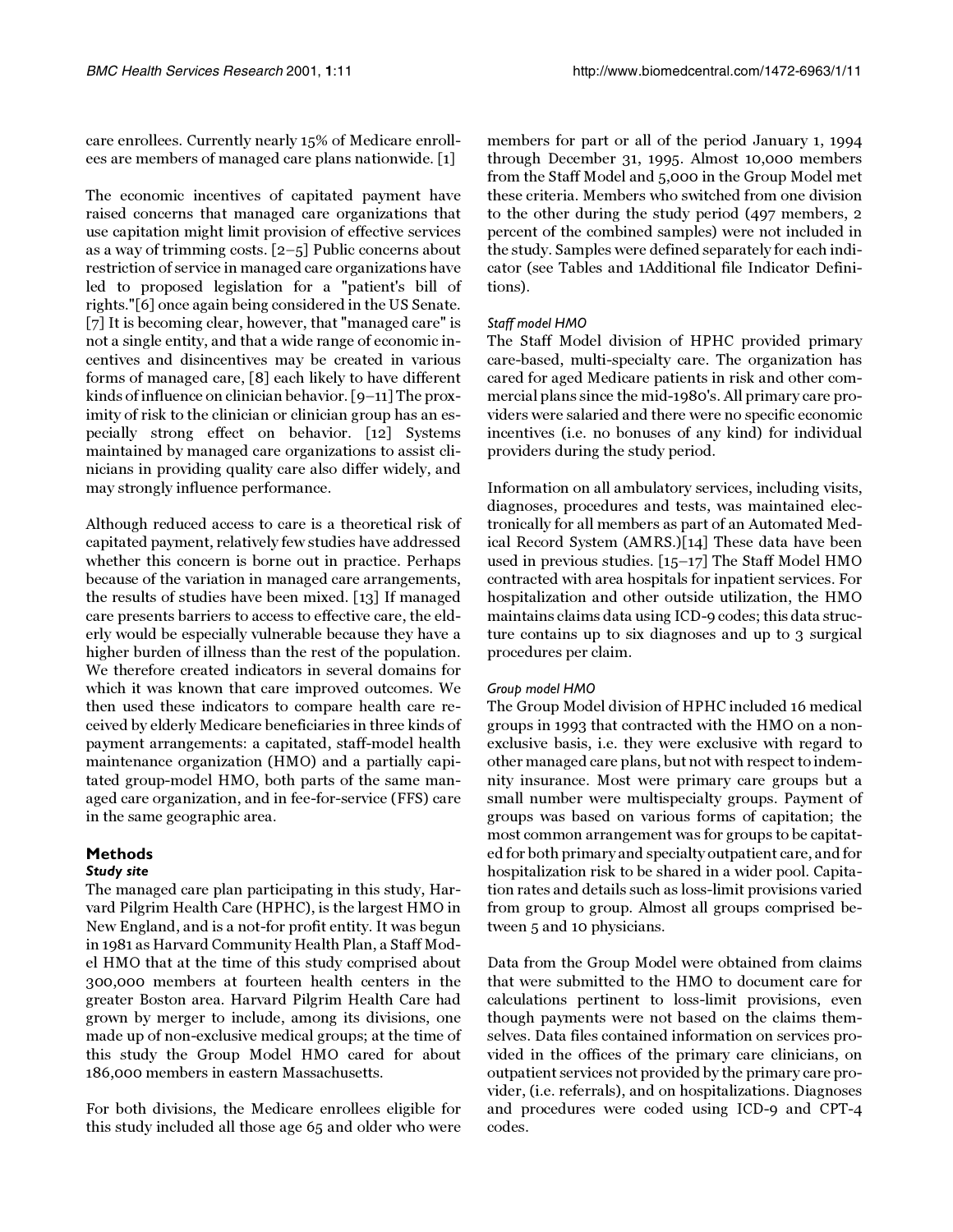Demographic and insurance coverage information on members in the study were obtained from HMO enrollment files.

## *Fee-for-service*

Medicare beneficiaries were included in this study if they were: age 65 and older as of January 1, 1994; had both Part A and B coverage for at least 12 consecutive months during 1994 and 1995; were not enrolled in an HMO during these 12 consecutive months; and resided within the HMO catchment area (see below).

We matched Medicare members enrolled in the HMO with those in fee-for-service by area of residence. First, we constructed a list of the zip codes in which eligible HMO members resided during the study period. We constructed a list of Medicare fee-for-service beneficiaries residing in the comparison area consisting of all contiguous zip codes in which at least one HMO Medicare beneficiary resided. The resulting sample included 339,627 people.

Data for the fee-for-service sample were obtained from an enrollment file for demographic information, the MedPAR (Medicare Provider Analysis and Review) file for hospitalization claim data, Part B physician/supplier claims file, and Hospital Outpatient Department claims file.

## *Performance indicators*

We developed performance measures that met several or all of the following criteria: the disease or condition was relatively common and potentially severe; a clinical service that could affect the health outcome of the patient was identifiable; the performance of the indicated service depended in part on the role of a physician or health system and not only on the patient; service performance was potentially subject to financial incentives; it was possible from other research to assume that the indicated service would on average improve outcome; and data to construct the indicator were currently or potentially available.

Our indicators assessed access to health care in three domains (Table [1](#page-2-0)): 1) preventive care, including services that provide future, not current, benefit; 2) diagnosisspecific care, examining treatment for acute conditions or episodes of disease; and 3) chronic disease care, including secondary prevention. The selection of preventive care indicators was guided by the generic applicability of these maneuvers in this age group, making it unnecessary to define a special population for whom the procedure would be indicated. The indicators of timely follow-up after hospitalization (diagnosis-specific care) were selected based on the seriousness of the

medical conditions; [[18\]](#page-7-13) the time interval between hospital discharge and outpatient visit were determined by a panel of physicians.

A panel of national experts in access to quality health care, convened by the Health Care Financing Administration in March of 1996, suggested additions to our original indicator set. We then selected those that best met the structured evaluation criteria, including at least two indicators in each of the domains. Table [1](#page-2-0) shows the indicators organized by domains. More complete definitions of inclusion criteria and coding, including specific AMRS, ICD-9 and CPT codes used, have been published elsewhere [\[19\]](#page-7-14) and are summarized in [1](#page-6-0)Additional file Indicator Definitions.

### *Statistical analyses*

<span id="page-2-0"></span>We compared the three samples by age category using the chi-square test. For annual indicators, we averaged utilization rates for 1994 and 1995; the denominators were individuals eligible for each calendar year. We calculated rates in three age strata: age 65–74, 75–84, and 85 years and older. We also calculated age-adjusted rates standardized to the fee-for-service sample. Analyses were performed using SAS.[\[20](#page-7-15)] We conducted two-way comparisons of age-adjusted rates across the three samples (Staff Model, Group Model, and fee-for-service) using the chi-square test.

## **Results**

<span id="page-2-1"></span>Demographic characteristics of the study subjects are shown in Table [2](#page-2-1). The FFS population in the region under study was older than the nationwide Medicare population, and a slightly larger proportion was female (62% versus 60%, p < 0.001). Those enrolled in the HMO were younger than both the geographically matched, fee-forservice sample and Medicare enrollees in the US as a whole ( $p < 0.001$ ), and they were less likely to be female (p 0.001).

Age-adjusted rates of breast cancer screening with mammography were substantially higher in the two HMO settings than under fee-for-service insurance. (Table [3\)](#page-2-2). Mammography screening rates in the Staff Model were nearly double those in the FFS sample. The proportion of Medicare enrollees who saw a clinician within a one-year period (Annual visit rate, Table [3](#page-2-2)) was greater than 85% in all three groups; however, this rate was significantly higher in the Staff Model HMO (94%) than the fee-forservice sample (88%)(p < 0.001).

<span id="page-2-2"></span>Proportion with follow up by either a primary care physician or cardiologist within 60 days of hospital discharge after myocardial infarction (Table [4](#page-3-0)) was similar in the two managed care divisions and, in both cases,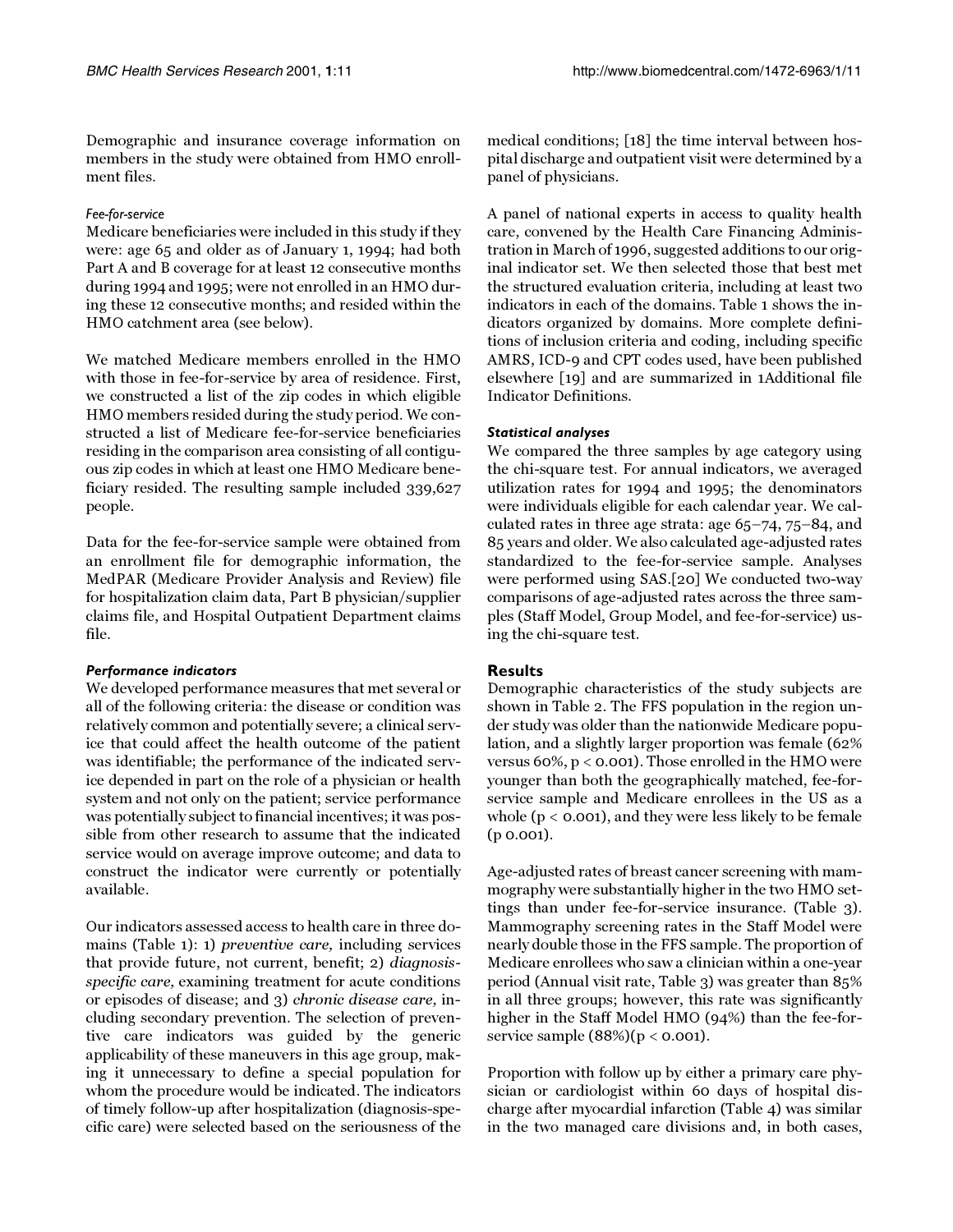### **Table 1: Medicare Performance Indicators**

| Domain/Indicator                    | <b>Population</b>                                  | <b>Measurement</b>                                                                            |
|-------------------------------------|----------------------------------------------------|-----------------------------------------------------------------------------------------------|
| <b>Preventive and Primary Care</b>  |                                                    |                                                                                               |
| Breast cancer screening rate        | Women 65 yrs +                                     | % with mammogram in two years                                                                 |
| Annual visit rate                   | All beneficiaries                                  | % with at least one visit to primary care physician or specialist in a<br>twelve month period |
| Diagnosis-Specific Care             |                                                    |                                                                                               |
| Post-hospitalization follow-up for: |                                                    |                                                                                               |
| Myocardial infarction               | of those hospitalized for myocardial<br>infarction | % with at least one cardiology or primary care visit within 60 days<br>of discharge           |
| Depression                          | of those hospitalized for depression               | % with at least one mental health or primary care visit within 14<br>days of discharge        |
| <b>Chronic Disease Care</b>         |                                                    |                                                                                               |
| Diabetes: Retinal screening         | of those with diabetes diagnosis                   | % with retinal examination in a following 12 month period                                     |
| Diabetes: Visit rate                | of those with diabetes diagnosis                   | % with at least 2 visits to primary care or endocrinology in a fol-<br>lowing 12 month period |

#### **Table 2: Age and Gender (%) of Elderly Medicare Beneficiaries**

|                          | <b>United States</b><br>$N = 32,800,745$ | <b>Fee-for-Service Sample</b> | <b>Managed Care Sample</b>        |                                   |
|--------------------------|------------------------------------------|-------------------------------|-----------------------------------|-----------------------------------|
|                          |                                          | $N = 344,733$                 | <b>Staff Model</b><br>$N = 8,920$ | <b>Group Model</b><br>$N = 4,258$ |
| Female*                  | 60                                       | 62                            | 56                                | 55                                |
| Age (years) <sup>†</sup> |                                          |                               |                                   |                                   |
| $65 - 69$ <sup>‡</sup>   | 30                                       | 23                            | 42                                | 44                                |
| $70 - 748$               | 26                                       | 29                            | 28                                | 24                                |
| $75 - 79$ **             | 20                                       | 23                            | 18                                | 16                                |
| $80 - 84 +$              | 13                                       | 15                            | 8                                 | 9                                 |
| $85 + 11$                | П                                        | $\overline{0}$                | 4                                 | 7                                 |

 $*_p$  < 0.001 for all two-way comparisons, except Staff/Group, p= 0.28  $\uparrow$  Chi – square for all ages = 11,128; p = 0.001  $\downarrow$  p < 0.001 for all two-way comparisons, except Staff/Group,  $p = 0.03$  §p < 0.001 for all two-way comparisons, except FFS/Staff,  $p = 0.04$  \*p < 0.001 for all two-way comparisons, except Staff/Group,  $p = 0.005 + p < 0.001$  for all two-way comparisons, except Staff/Group, = 0.05  $\pm$  p < 0.001 for all two-way comparisons

higher than under fee-for-service insurance (91% and 93% in the Staff and Group Model respectively, compared to  $73\%$  in FFS;  $p < 0.001$ ). Follow up within 14 days after hospitalization for depression was highest in the Group Model HMO, although small sample size limited our ability to find statistically significant differences  $(p > 0.3)$ .

<span id="page-3-0"></span>Care of chronic diseases is summarized in Table [5.](#page-3-0) Screening rates for diabetic retinopathy were higher in both divisions of the managed care organization than in the fee-for-service sample. The proportion of diabetics with 2 or more visits was 50% higher in managed care than in fee-for-service (95% and 91% in the Staff and Group Model, respectively, versus 61% in FFS, p < 0.001).

#### **Discussion**

We developed a set of indicators of access to effective care for elderly people insured by Medicare designed to fit varying clinical settings, insurance structures, and data systems. In general, performance in both the Staff and Group Model divisions of the managed care plan studied was equivalent to or better than that in the fee-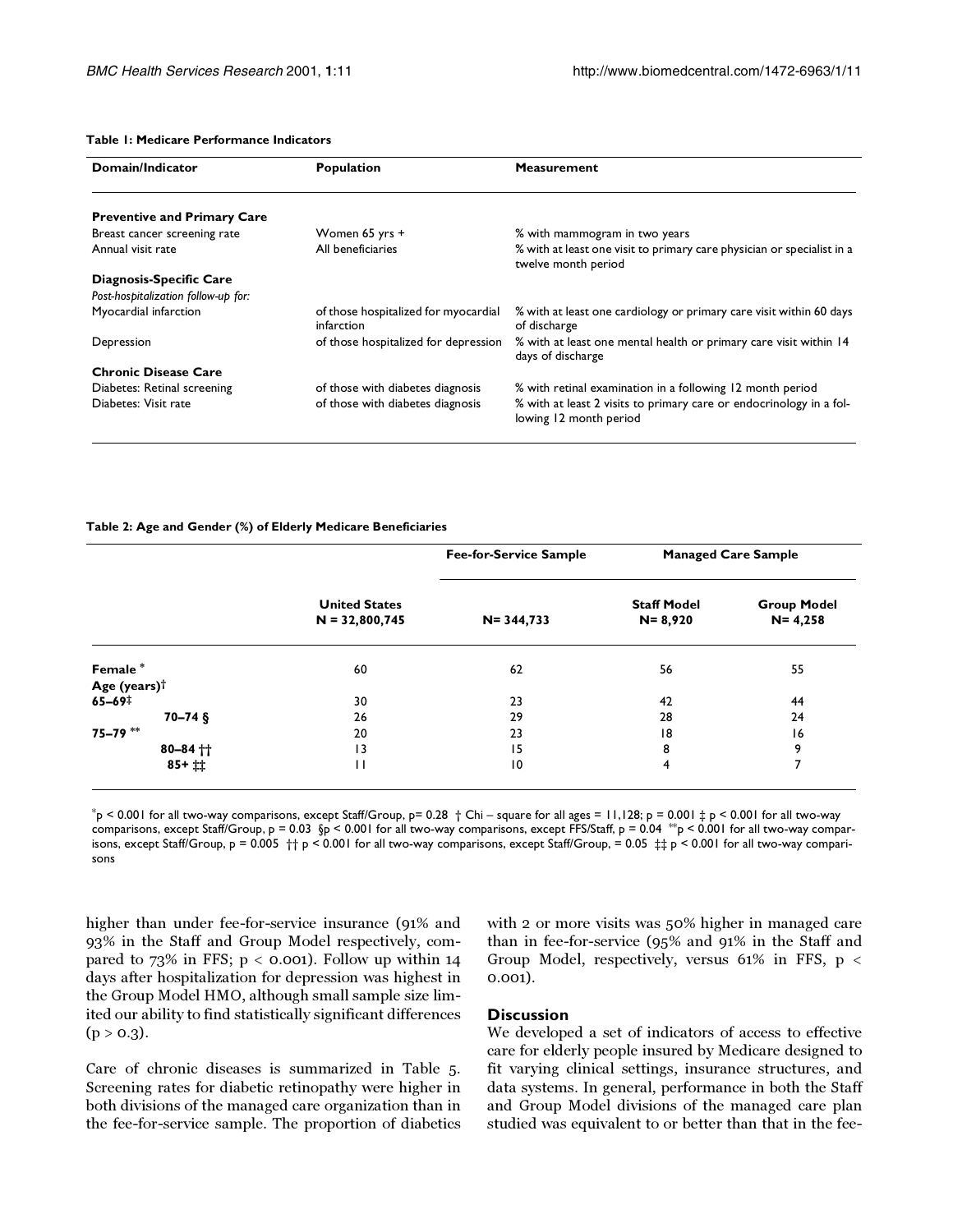## **Table 3: Preventive and Primary Health Care**

|                                            | <b>Fee-for-Service Sample</b><br>$N = 211,026$ | <b>Managed Care Sample</b>        |                                 |
|--------------------------------------------|------------------------------------------------|-----------------------------------|---------------------------------|
|                                            |                                                | <b>Staff Model</b><br>$N = 1,638$ | <b>Group Model</b><br>$N = 910$ |
| <b>BREAST CANCER SCREENING RATE</b>        |                                                |                                   |                                 |
| All eligibles (age-adjusted)*              | 40.8                                           | 77.0                              | 64.8                            |
| Age 65-74                                  | 53.7                                           | 86.6                              | 78.I                            |
| Age 75-84                                  | 35.9                                           | 76.6                              | 61.2                            |
| Age 85 and older                           | 12.2                                           | 46.7                              | 31.1                            |
| $p^*$ = 0.00   for all two-way comparisons |                                                |                                   |                                 |
|                                            | <b>Fee-for-Service</b>                         | <b>Staff Model</b><br>$N = 500$   | <b>Group Model</b><br>$N = 500$ |
| <b>ANNUAL VISIT RATE</b>                   | $N = 325,984$                                  |                                   |                                 |
| All eligibles (age-adjusted)*              | 88.4                                           | 93.9                              | 90.9                            |
| Age 65-74                                  | 86.0                                           | 95.0                              | 89.7                            |
| Age 75-84                                  | 90.6                                           | 91.6                              | 92.7                            |
| Age 85 and older                           | 91.4                                           | 97.6                              | 90.0                            |
|                                            |                                                |                                   |                                 |

 $p^*$ p = 0.001 for Fee-for-Service/Staff Model Comparison

#### **Table 4: Percent with Follow-up After Hospitalization**

|                                           | <b>Fee-for-Service Sample</b><br>$N = 5,942$ | <b>Managed Care Sample</b>      |                                |
|-------------------------------------------|----------------------------------------------|---------------------------------|--------------------------------|
|                                           |                                              | <b>Staff Model</b><br>$N = 162$ | <b>Group Model</b><br>$N = 68$ |
|                                           |                                              |                                 |                                |
| <b>MYOCARDIAL INFARCTION*</b>             |                                              |                                 |                                |
| All eligibles (age adjusted) <sup>+</sup> | 73.3                                         | 90.7                            | 93.2                           |
| Age 65-74                                 | 77.6                                         | 94.3                            | 94.9                           |
| Age 75-84                                 | 73.4                                         | 92.3                            | 89.4                           |
| Age 85 and older                          | 60.2                                         | 75.0                            | 100                            |
|                                           | <b>Fee for Service</b>                       | <b>Staff Model</b>              | <b>Group Model</b>             |
|                                           | $N = 1,858$                                  | $N = 29$                        | $N = 17$                       |
| <b>DEPRESSION ‡</b>                       |                                              |                                 |                                |
| All eligibles (age-adjusted)§             | 65.8                                         | 64.5                            | 80.3                           |
| Age 65-74                                 | 68.0                                         | 79.1                            | 87.5                           |
| Age 75-84                                 | 64.8                                         | 53.4                            | 75.0                           |
| Age 85 and older                          | 63.0                                         | $\mathbb{L}^{\otimes k}$        | …**                            |

\*Follow up within 60 days of hospital discharge † p < 0.001 for Fee-for-Service/Staff Model and Fee-for-Service/Group Model comparisons ‡ Follow up within 14 days of hospital discharge §p for each comparison > 0.3 \*\*No hospitalizations occurred for this age group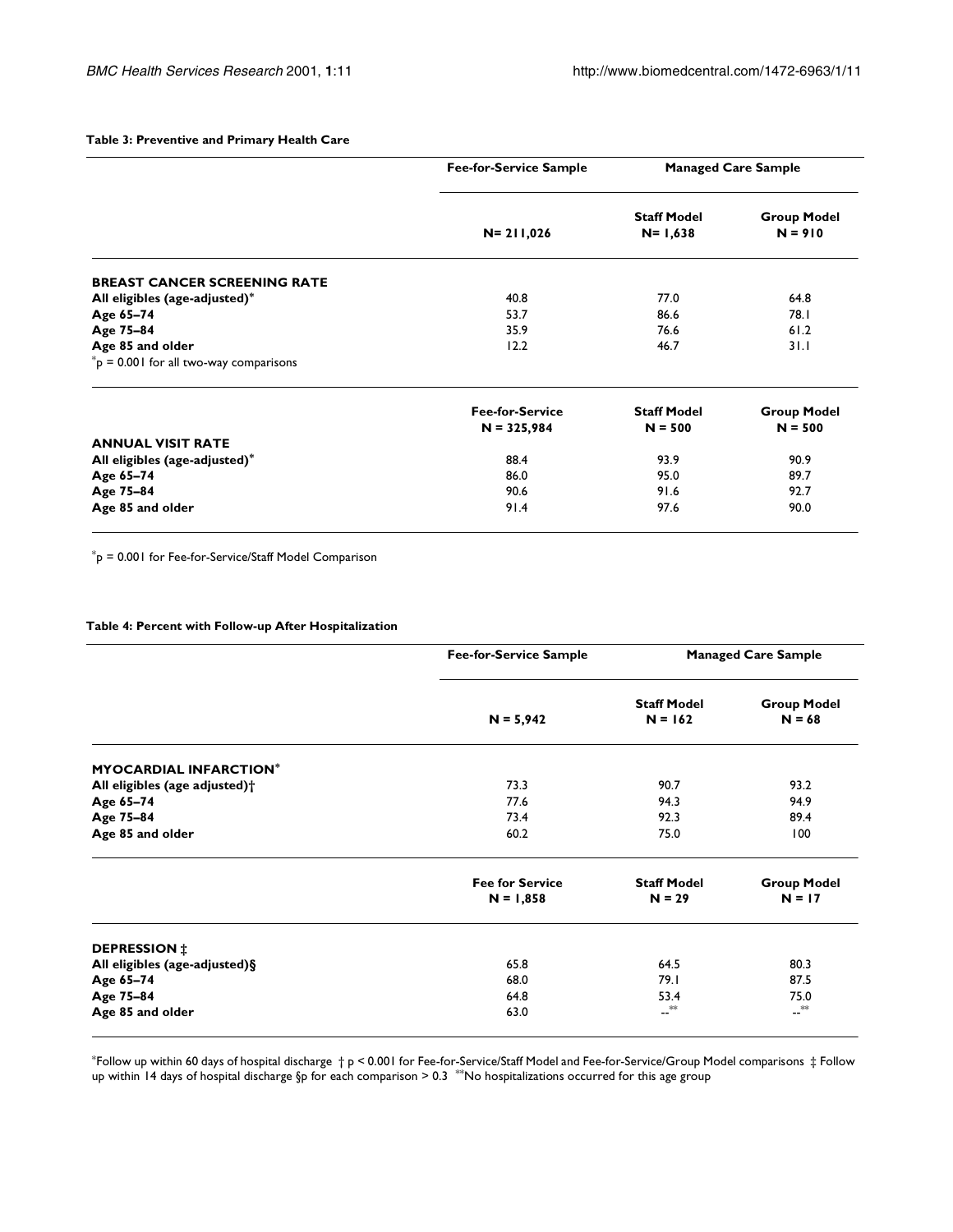## **Table 5: Chronic Disease Care**

|                                                                                           | <b>Fee-for-Service Sample</b> | <b>Managed Care Sample</b>        |                                 |
|-------------------------------------------------------------------------------------------|-------------------------------|-----------------------------------|---------------------------------|
|                                                                                           | $N = 34,260$                  | <b>Staff Model</b><br>$N = 1,092$ | <b>Group Model</b><br>$N = 495$ |
| <b>RETINAL EXAM RATE FOR DIABETIC PATIENTS</b>                                            |                               |                                   |                                 |
| All eligibles (age-adjusted)*                                                             | 54.8                          | 67.5                              | 63.9                            |
| Age 65-74                                                                                 | 53.1                          | 64.8                              | 61.6                            |
| Age 75-84                                                                                 | 57.3                          | 68.9                              | 67.1                            |
| Age 85 and older                                                                          | 52.2                          | 76.0                              | 62.1                            |
| $*_P$ < 0.001 for Fee-for-Service/Staff Model and Fee-for-Service/Group Model Comparisons |                               |                                   |                                 |
| <b>VISIT RATE FOR DIABETICS</b>                                                           |                               |                                   |                                 |
| All eligibles (age-adjusted)*                                                             | 61.2                          | 94.6                              | 90.7                            |
| Age 65-74                                                                                 | 59.4                          | 95.4                              | 91.5                            |
| Age 75-84                                                                                 | 61.9                          | 92.5                              | 90.7                            |
| Age 85 and older                                                                          | 67.0                          | 100.0                             | 88.0                            |

 $p^*$ p < 0.001 for all two-way comparisons, except Staff/Group p = 0.004

for-service sector. Other investigators have devised administrative claims-based indicators, [[21](#page-7-16),[22\]](#page-7-17) and chart review-based indicators for hospitals, [[23\]](#page-7-18) and ambulatory care sites, [\[24](#page-7-19)] in efforts to compare hospital performance or health plan performance. In contrast, we explored the feasibility of using data elements available in an automated outpatient medical record, which are increasingly prevalent, in addition to those available in claims databases. The indicators we selected overlap with those chosen to be included in the Health Plan Employer Data and Information Set (HEDIS) for the Medicare population, released in 1997, which also evaluates breast cancer screening and retinal screening for diabetics. [\[25\]](#page-7-20)

Previous studies comparing performance indicators across insurance types have found inconsistent results. HMO performance on preventive services is consistently higher than in FFS settings. [\[26](#page-7-21)[–28\]](#page-7-22) On the other hand, some studies' findings have raised a concern that vulnerable populations such as the chronically ill [\[29](#page-7-23)] and the elderly [[30](#page-7-24)] fare less well in HMOs than in FFS care. In the Medicare population, data to support concern about worse outcomes of care in HMOs has come from a national telephone survey about persistence of symptoms. [[29\]](#page-7-23)

In numerous other investigations, however, care for the Medicare population provided by HMOs has been shown to be comparable to that in FFS. No differences between HMO and FFS samples were found in studies of care for colon cancer, [[31](#page-7-25),[3](#page-7-26)[,2](#page-7-1)] breast cancer,[\[33](#page-7-27)[,34\]](#page-7-28) prostate cancer,[\[35](#page-7-29)] cardiovascular disease,[[36\]](#page-7-30) rheumatoid arthritis,[[37](#page-7-31)] congestive heart failure, [\[38\]](#page-7-32) hypertension, [[39](#page-7-33)] acute myocardial infarction,[\[40\]](#page-7-34) acute appendicitis, [[41](#page-7-35)] and stroke. [\[42](#page-7-36)] One study found that functional status did not decline faster among Medicare recipients enrolled in HMOs versus those in FFS. [[43](#page-7-37)] Our findings are consonant with these previous studies: for example, a higher rate of mammography screening as seen in our managed care population could explain the trend to earlier stage breast cancers seen in California among HMO enrollees compared to FFS.[[31](#page-7-25)], [\[32](#page-7-38)] While most of previous work focussed on specific disease entities, we studied the general Medicare population and measured indicators applicable to all enrollees, as well as indicators focussed on specific disease-populations.

There are few studies of the effect of managed care structure, (e.g. Group vs. Staff vs. IPA models) on indicators of quality care. [\[44](#page-7-39),[45](#page-7-40)] These models differ both in the extent to which financial risk is attached to individual providers, and also the degree to which providers are effectively formed into an organized system of care. For example some of the differences seen in our study between the Group and Staff Model were probably due to organizational processes and systems in place in the Staff Model, such as physician reminder systems for preventive services leading to higher rates of breast cancer screening.

This study has several strengths. We included a large number of Medicare enrollees covered by the health plan studied, and the universe of fee-for-service Medicare en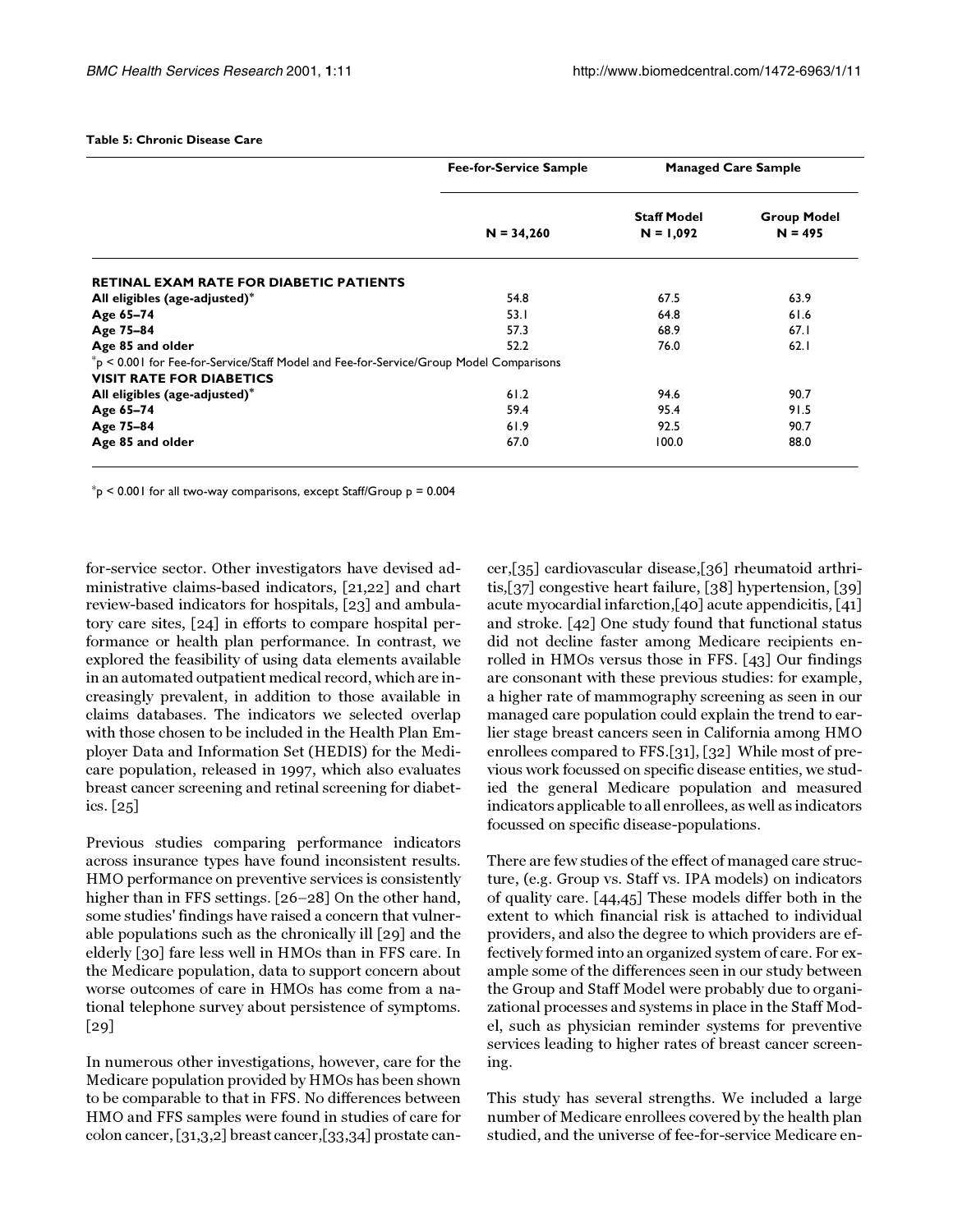rollees in the same geographic region. Matching by region reduces the variation that may have affected some previous comparisons of FFS and HMO populations, in which national samples were used. [[46\]](#page-7-41) This method also automatically accounts for any "spillover" effect of managed care practices onto fee-for service practice, wherein cost-saving techniques are applied widely by providers, even to those with fee-for-service insurance, in a market with high penetration of managed care insurance. [\[47\]](#page-7-42) In contrast to studies that focus on inpatient data (in part because of their ready availability,)[\[48](#page-7-43)] our focus on outpatient care is highly relevant to comparisons of managed care with fee-for-service care[[49\]](#page-7-44) in terms of ambulatory practices that may prevent hospitalizations. Our work on the time period 1994–95 follows the transformations in managed care in 1991–1993, and thus can been seen as an update to previous studies of the topic.[[13](#page-7-9)]

Our study also has limitations. People enrolling in managed care organizations may be systematically different from those choosing fee-for-service arrangements. [\[50](#page-7-45)] For example, patients who are sicker or more disabled may not enroll,[\[28](#page-7-22)] or may differentially choose to leave managed care. [\[51](#page-7-46)] Those who do enroll could be more aggressive in seeking care. We know that a smaller proportion of HMO enrollees were over the age of 85 years, compared to the matched fee-for-service sample. Differential enrollment could influence our results if patients with higher degrees of co-morbid conditions preferentially enrolled in the fee-for service system and did not participate in cancer screening or secondary diabetic prevention because of their other illnesses. [\[52](#page-8-0)] In addition, the annual visit rate could potentially be overestimated in the HMO population if an influx of new patients and a "new enrollee" effect were to cause more patients to come in for visits than otherwise would. Another potentially important limitation is that different data systems created for different purposes, such as claims and clinical databases, may not provide comparable results, even for strictly defined indicators.[[53](#page-8-1),[54](#page-8-2)]

The use of performance indicators to compare care provided in different settings usually requires expensive data gathering. Indicators based on automated data systems offer partial relief to this problem. Our findings related to staff model and group model HMO types should be replicated in other settings, and extended to other types of managed care. While the staff model HMO share of the market is shrinking, group and network model health maintenance organizations are experiencing increased enrollment. Our finding of concordance on many indicators between the Group and Staff Model divisions suggests that a less tightly organized provider system may perform as well as a staff model HMO. Neither of the HMO divisions studied resembles an independent practice association (IPA) model, so our findings may not apply to that form of provider organization. In addition we studied only one managed care organization, one that is well established, and exists in a region of the country with high level access to specialty services. The generalizability of our findings to other managed care populations is unknown. Furthermore, the single HMO studied is a not-for profit organization, and our findings might not be applicable to for-profit entities. [\[55\]](#page-8-3)

## **Conclusions**

In conclusion, we believe that the indicators we have tested are feasible to implement in other managed care systems, and could be translated into other electronic medical record systems. Indicators such as these might be useful for consumers in comparing health plans to one another, such as those participating in Medicare+Choice. We found no evidence of any decrement in access to health care for the elderly Medicare population enrolled in one managed care plan in this geographic region. The low- or no cost "supplemental" insurance provided by many HMOs may in fact lower financial barriers to care for low-income seniors. Our study describes only two models of managed care, and this is a crude classification by current standards. Yet to be studied are the effects of financial incentives on increasingly smaller units of leverage, e.g. small IPA model groups, and the effectiveness of managed care plans that use sophisticated information systems to track and improve care, as compared to those that use principally financial incentives. [\[56](#page-8-4)[,57\]](#page-8-5) The latter is crucial to understanding how best to create a partnership between providers and health plans that facilitates the provision of excellent care.

#### **Competing interests** None declared

## <span id="page-6-0"></span>**Additional material**

## **Additional file**

[Indicator Definitions](http://www.biomedcentral.com/content/supplementary/1472-6963-1-11-S1.doc) [\[http://www.biomedcentral.com/content/supplementary/1472-6963-1-](http://www.biomedcentral.com/content/supplementary/1472-6963-1-11-S1.doc) 11-S1.doc]

## **Acknowledgements**

We would like to acknowledge Ernest Shtatland and Nora Rudenko for their valuable programming assistance, and Renee Mentnech, PhD for guidance and advice.

Support: This study was supported by Contract Number 500-95-0048 sponsored by the Health Care Financing Administration, Department of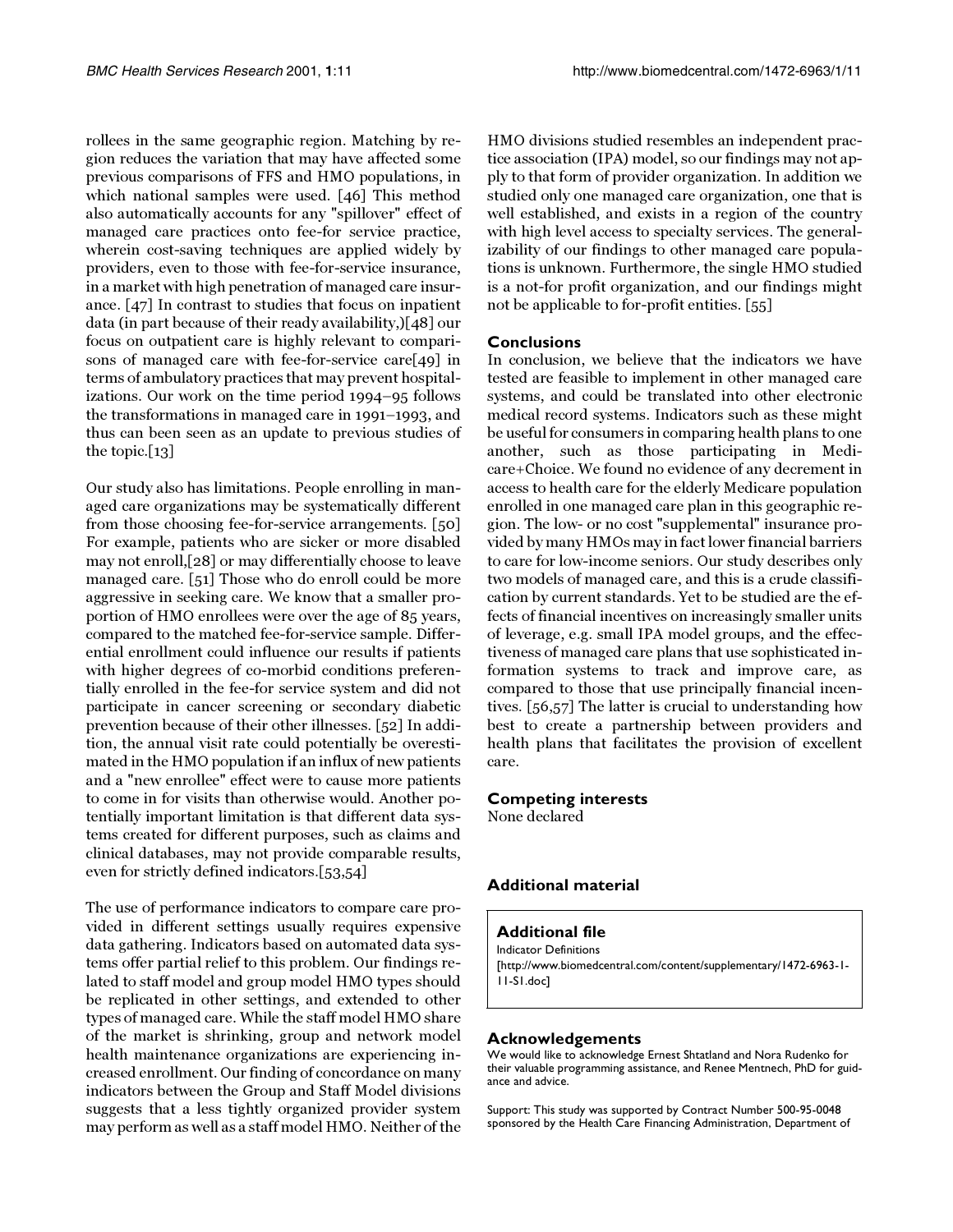Health and Human Services, and by the Thomas O. Pyle Fellowship of the Harvard Pilgrim Health Care Foundation.

#### **References**

- <span id="page-7-0"></span>1. [Bazos DA, Fisher ES:](http://www.ncbi.nlm.nih.gov/entrez/query.fcgi?cmd=Retrieve&db=PubMed&dopt=Abstract&list_uids=10346550) **Capitation among Medicare beneficiaries.** *Effective Clinical Practice* 1999, **2**:24-29
- <span id="page-7-1"></span>2. [Dudley RA, Luft HS:](http://www.ncbi.nlm.nih.gov/entrez/query.fcgi?cmd=Retrieve&db=PubMed&dopt=Abstract&list_uids=11287981) **Managed care in transition.** *N Engl J Med* 2001, **344**:1087-1092
- <span id="page-7-26"></span>3. [Hillman AL:](http://www.ncbi.nlm.nih.gov/entrez/query.fcgi?cmd=Retrieve&db=PubMed&dopt=Abstract&list_uids=3696187) **Financial incentives for physicians in HMOs.** *N Engl J Med* 1987, **317**:1743-1748
- 4. Relman AS: **Dealing with conflicts.** *N Engl J Med* 1987, **313**:749- 751
- <span id="page-7-2"></span>5. [Reagan MD:](http://www.ncbi.nlm.nih.gov/entrez/query.fcgi?cmd=Retrieve&db=PubMed&dopt=Abstract&list_uids=3320750) **Physicians as gatekeepers, a complex challenge.** *N Engl J Med* 1987, **317**:1731-1734
- <span id="page-7-3"></span>6. Aston G: **Patient protections follow party lines.** *American Medical News* April 5, 19995-6
- <span id="page-7-4"></span>7. Zwillich T: **Senate approves "Patients Bill of Rights".** *Yahoo News* [7-2-2001 \[http://dailynews.yahoo.com/h/nm/20010702/hl/](http://dailynews.yahoo.com/h/nm/20010702/hl/senate_rights_l.html) [senate\\_rights\\_l.html\]](http://dailynews.yahoo.com/h/nm/20010702/hl/senate_rights_l.html)
- <span id="page-7-5"></span>8. [Robinson JC:](http://www.ncbi.nlm.nih.gov/entrez/query.fcgi?cmd=Retrieve&db=PubMed&dopt=Abstract&list_uids=10517429) **Blended payment methods in physician organizations under managed care.** *JAMA* 1999, **282**:1258-1263
- <span id="page-7-6"></span>9. Eddy DM: **Balancing cost and quality in fee-for-service versus managed care.** *Health Aff* 1997, **16**:162-173
- Landon BE, Wilson IB, Cleary PD: A conceptual model of the ef**fects of health care organizations on the quality of medical care.** *JAMA* 1998, **279**:1377-1382
- <span id="page-7-7"></span>11. [Gold MR, Hurley R, Lake T, Ensor T, Berenson R:](http://www.ncbi.nlm.nih.gov/entrez/query.fcgi?cmd=Retrieve&db=PubMed&dopt=Abstract&list_uids=7477221) **A national survey of the arrangements managed-care plans make with physicians.** *N Engl J Med* 1995, **333**:1678-1683
- <span id="page-7-8"></span>12. Gold M: **Financial incentives; current realities and challenges for physicians.** *J Gen Intern Med* 1999, **14 Supplement 1**:S6-S12
- <span id="page-7-9"></span>13. Miller RH, Luft HS: **Does managed care lead to better or worse quality of care?** *Health Aff* 1997, **16**:7-23
- <span id="page-7-10"></span>14. Barnett GO, Justice N, Somand M: **COSTAR: A computer based medical information system for ambulatory care.** *Proc IEEE* 1979, **67**:1226-1237
- <span id="page-7-11"></span>15. [Donahue JG, Weiss ST, Livingston JM, Goetsch MA, Greineder DK,](http://www.ncbi.nlm.nih.gov/entrez/query.fcgi?cmd=Retrieve&db=PubMed&dopt=Abstract&list_uids=9062326) [Platt R:](http://www.ncbi.nlm.nih.gov/entrez/query.fcgi?cmd=Retrieve&db=PubMed&dopt=Abstract&list_uids=9062326) **Inhaled steroids and the risk of hospitalization for asthma.** *JAMA* 1997, **277**:887-891
- 16. [Heckbert SR, Stryker WS, Coltin KL, Manson JE, Platt R:](http://www.ncbi.nlm.nih.gov/entrez/query.fcgi?cmd=Retrieve&db=PubMed&dopt=Abstract&list_uids=2115293) **Serum sickness in children after antibiotic exposure: estimates of occurrence and morbidity in a health maintenance organization population.** *Am J Epidemiol* 1990, **132**:336-342
- <span id="page-7-12"></span>17. [Donahue JG, Choo PW, Manson JE, Platt R:](http://www.ncbi.nlm.nih.gov/entrez/query.fcgi?cmd=Retrieve&db=PubMed&dopt=Abstract&list_uids=7618983) **The incidence of herpes zoster.** *Arch Intern Med* 1995, **155**:1605-1609
- <span id="page-7-13"></span>18. [Moy E, Hogan C:](http://www.ncbi.nlm.nih.gov/entrez/query.fcgi?cmd=Retrieve&db=PubMed&dopt=Abstract&list_uids=8392832) **Access to needed follow-up services.** *Arch Intern Med* 1993, **153**:1815-1823
- <span id="page-7-14"></span>19. Dayhoff DA, Rosenbach M, Walsh E, Barton MB, Fletcher RH, Soumerai SB: **Measuring performance in managed care plans. Final report under contract number HCFA-500-95-0048-0002. Prepared for the Health Care Financing Administration.** *Waltham, MA, Health Economics Research, Inc* 1998
- <span id="page-7-15"></span>20. **SAS Institute Inc.. SAS. 6.10.** *Cary, N.C., SAS Institute Inc* 1996
- <span id="page-7-16"></span>21. [Weiner JP, Parente ST, Garnick DW, Fowles J, Lawthers AG, Palmer](http://www.ncbi.nlm.nih.gov/entrez/query.fcgi?cmd=Retrieve&db=PubMed&dopt=Abstract&list_uids=7739076) [RH:](http://www.ncbi.nlm.nih.gov/entrez/query.fcgi?cmd=Retrieve&db=PubMed&dopt=Abstract&list_uids=7739076) **Variation in office-based quality. A claims-based profile of care provided to Medicare patients with diabetes.** *JAMA* 1995, **273**:1503-1508
- <span id="page-7-17"></span>22. **Physician Payment Review Commission. Monitoring Access of Medicare Beneficiaries.** *Washington, DC* 199595-1
- <span id="page-7-18"></span>23. [Kazandjian VA, Lawthers J, Cernak CM, Pipesh Fc:](http://www.ncbi.nlm.nih.gov/entrez/query.fcgi?cmd=Retrieve&db=PubMed&dopt=Abstract&list_uids=8313016) **Relating outcomes to processes of care: The Maryland Hospital Association's Quality Indicator Project (QI Project).** *Jt Comm J Qual Improv* 1993, **19**:530-538
- <span id="page-7-19"></span>24. [Lawthers AG, Palmer RH, Edwards JE, Fowles J, Garnick DW, Weiner](http://www.ncbi.nlm.nih.gov/entrez/query.fcgi?cmd=Retrieve&db=PubMed&dopt=Abstract&list_uids=8118524) [JP:](http://www.ncbi.nlm.nih.gov/entrez/query.fcgi?cmd=Retrieve&db=PubMed&dopt=Abstract&list_uids=8118524) **Developing and evaluating performance measures for ambulatory care quality: a preliminary report of the DEMPAQ Project.** *Jt Comm J Qual Improv* 1993, **19**:552-565
- <span id="page-7-20"></span>25. **Health Plan Employer Data and Information Set (HEDIS) 3.0.** *Washington, DC, National Committee for Quality Assurance* 1997
- <span id="page-7-21"></span>26. [Retchin SM, Brown B:](http://www.ncbi.nlm.nih.gov/entrez/query.fcgi?cmd=Retrieve&db=PubMed&dopt=Abstract&list_uids=2107765) **The quality of ambulatory care in Medicare health maintenance organizations.** *Am J Public Health* 1990, **80**:411-415
- 27. [Gordon NP, Rundall TG, Parker L:](http://www.ncbi.nlm.nih.gov/entrez/query.fcgi?cmd=Retrieve&db=PubMed&dopt=Abstract&list_uids=9596055) **Type of health care coverage and the likelihood of being screened for cancer.** *Med Care* 1998, **36**:636-645
- <span id="page-7-22"></span>28. [Eppig FJ, Poisal JA:](http://www.ncbi.nlm.nih.gov/entrez/query.fcgi?cmd=Retrieve&db=PubMed&dopt=Abstract&list_uids=10158733) **Medicare FFS populations versus HMO populations: 1993.** *Health Care Financ Rev* 1996, **17**:263-267
- <span id="page-7-23"></span>29. [Clement DG, Retchin SM, Brown RS, Stegall MH:](http://www.ncbi.nlm.nih.gov/entrez/query.fcgi?cmd=Retrieve&db=PubMed&dopt=Abstract&list_uids=8176827) **Access and outcomes of elderly patients enrolled in managed care.** *JAMA* 1994, **271**:1487-1492
- <span id="page-7-24"></span>30. Ware JE, Brook RH, Rogers WH, Keeler EB, Davies AR, Sherbourne CD, *et al*: **Comparison of health outcomes at a health maintenance organisation with those of fee-for-service care.** *Lancet* 19861017-1022
- <span id="page-7-25"></span>31. [Retchin SM, Penberthy L, Desch C, Brown R, Jerome-D'Emilia B,](http://www.ncbi.nlm.nih.gov/entrez/query.fcgi?cmd=Retrieve&db=PubMed&dopt=Abstract&list_uids=9290548) [Clement D:](http://www.ncbi.nlm.nih.gov/entrez/query.fcgi?cmd=Retrieve&db=PubMed&dopt=Abstract&list_uids=9290548) **Perioperative management of colon cancer under Medicare risk programs.** *Arch Intern Med* 1997, **157**:1878-1884
- <span id="page-7-38"></span>32. [Vernon S, Hughes JI, Heckel VM, Jackson GL:](http://www.ncbi.nlm.nih.gov/entrez/query.fcgi?cmd=Retrieve&db=PubMed&dopt=Abstract&list_uids=1568165) **Quality of care for colorectal cancer in a fee-for-service and health maintenance organization practice.** *Cancer* 1992, **69**:2418-2425
- <span id="page-7-27"></span>33. [Lee-Feldstein A, Feldstein PJ, Buchmueller T, Katterhagen G:](http://www.ncbi.nlm.nih.gov/entrez/query.fcgi?cmd=Retrieve&db=PubMed&dopt=Abstract&list_uids=11318915) **Breast cancer outcomes among older women: HMO, fee-for-service, and delivery system comparisions.** *J Gen Intern Med* 2001, **16**:189-199
- <span id="page-7-28"></span>34. [Riley GF, Potosky AL, Klabunde CN, Warren JL, Ballard-Barbash R:](http://www.ncbi.nlm.nih.gov/entrez/query.fcgi?cmd=Retrieve&db=PubMed&dopt=Abstract&list_uids=10052442) **Stage at diagnosis and treatment patterns among older women with breast cancer.** *JAMA* 1999, **281**:720-726
- <span id="page-7-29"></span>35. [Potosky AL, Merrill RM, Riley GF, Taplin SH, Barlow W, Fireman BH,](http://www.ncbi.nlm.nih.gov/entrez/query.fcgi?cmd=Retrieve&db=PubMed&dopt=Abstract&list_uids=10357289) *et al*: **Prostate cancer treatment & ten-year survival among group/staff HMO and fee-for-service Medicare patients.** *Health Serv Res* 1999, **34**:525-546
- <span id="page-7-30"></span>36. [Seidman JJ, Bass EP, Rubin HR:](http://www.ncbi.nlm.nih.gov/entrez/query.fcgi?cmd=Retrieve&db=PubMed&dopt=Abstract&list_uids=9860052) **Review of studies that compare the quality of cardiovascular care in HMO versus non-HMO settings.** *Med Care* 1998, **36**:1607-1625
- <span id="page-7-31"></span>37. [Yelin EH, Shearn MA, Epstein WV:](http://www.ncbi.nlm.nih.gov/entrez/query.fcgi?cmd=Retrieve&db=PubMed&dopt=Abstract&list_uids=3951265) **Health outcomes for a chronic disease in prepaid group practice and fee for service settings.** *Med Care* 1986, **24**:236-247
- <span id="page-7-32"></span>38. [Retchin SM, Brown B:](http://www.ncbi.nlm.nih.gov/entrez/query.fcgi?cmd=Retrieve&db=PubMed&dopt=Abstract&list_uids=1996594) **Elderly patients with congestive heart failure under prepaid care.** *Am J Med* 1991, **90**:236-242
- <span id="page-7-33"></span>39. [Preston JA, Retchin SM:](http://www.ncbi.nlm.nih.gov/entrez/query.fcgi?cmd=Retrieve&db=PubMed&dopt=Abstract&list_uids=2061534) **The management of geriatric hypertension in health maintenance organizations.** *J Am Geriatr Soc* 1991, **39**:683-690
- <span id="page-7-34"></span>40. [Soumerai SB, McLaughlin TJ, Gurwitz JH, Pearson S, Christiansen C,](http://www.ncbi.nlm.nih.gov/entrez/query.fcgi?cmd=Retrieve&db=PubMed&dopt=Abstract&list_uids=10510986) [Borbas C,](http://www.ncbi.nlm.nih.gov/entrez/query.fcgi?cmd=Retrieve&db=PubMed&dopt=Abstract&list_uids=10510986) *et al*: **Timeliness and quality of care for elderly patients with acute myocardial infarction under health maintenance organization vs fee-for-service insurance.** *Arch Intern Med* 1999, **159**:2013-2020
- <span id="page-7-35"></span>41. [Braveman P, Schaaf VM, Egerter S, Bennett T, Schecter W:](http://www.ncbi.nlm.nih.gov/entrez/query.fcgi?cmd=Retrieve&db=PubMed&dopt=Abstract&list_uids=7880234) **Insurance-related differences in the risk of ruptured appendix.** *N Engl J Med* 1994, **331**:444-449
- <span id="page-7-36"></span>42. [Retchin SM, Brown RS, Yeh SJ, Chu D, Moreno L:](http://www.ncbi.nlm.nih.gov/entrez/query.fcgi?cmd=Retrieve&db=PubMed&dopt=Abstract&list_uids=9214526) **Outcomes of stroke patients in Medicare fee for service and managed care.** *JAMA* 1997, **278**:119-124
- <span id="page-7-37"></span>43. [Porell FW, Miltiades HB:](http://www.ncbi.nlm.nih.gov/entrez/query.fcgi?cmd=Retrieve&db=PubMed&dopt=Abstract&list_uids=11380756) **Disability outcomes of older Medicare HMO enrollees and fee-for-service Medicare beneficiaries.** *J Am Geriatr Soc* 2001, **49**:615-631
- <span id="page-7-39"></span>Safran DG, Rogers WH, Tarlov AR, Inui TS, Taira DA, Montgomery [JE,](http://www.ncbi.nlm.nih.gov/entrez/query.fcgi?cmd=Retrieve&db=PubMed&dopt=Abstract&list_uids=10632307) *et al*: **Organizational & financial characteristics of health plans: are they related to primary care performance?** *Arch Intern Med* 2000, **160**:69-76
- <span id="page-7-40"></span>45. Meredith LS, Rubenstein LV, Rost K, Ford DE, Gordon N, Nutting P, *et al*: **Treating depression in staff-model versus networkmodel managed care organizations. J Gen** *Intern Med* 1999, **14**:39-48
- <span id="page-7-41"></span>46. [Carlisle DM, Siu AL, Keeler EB, McGlynn EA, Kahn KL, Rubenstein](http://www.ncbi.nlm.nih.gov/entrez/query.fcgi?cmd=Retrieve&db=PubMed&dopt=Abstract&list_uids=1456337) [LV,](http://www.ncbi.nlm.nih.gov/entrez/query.fcgi?cmd=Retrieve&db=PubMed&dopt=Abstract&list_uids=1456337) *et al*: **HMO vs fee-for-service care of older persons with acutemyocardial infarction.** *Am J Public Health* 1992, **82**:1626- 1630
- <span id="page-7-42"></span>47. [Baker LC:](http://www.ncbi.nlm.nih.gov/entrez/query.fcgi?cmd=Retrieve&db=PubMed&dopt=Abstract&list_uids=9952203) **Association of managed care market share and health expenditures for fee-for-service Medicare patients.** *JAMA* 1999, **281**:432-437
- <span id="page-7-43"></span>48. [Dans PE:](http://www.ncbi.nlm.nih.gov/entrez/query.fcgi?cmd=Retrieve&db=PubMed&dopt=Abstract&list_uids=8379608) **Looking for answers in all the wrong places.** *Ann Intern Med* 1993, **119**:855-857
- <span id="page-7-44"></span>49. Welch WP, Welch HG: **Fee-for-data: A strategy to open the HMO black box.** *Health Aff* 1995, **14**:104-116
- <span id="page-7-45"></span>50. [Riley G, Tudor C, Chiang Y, Ingber M:](http://www.ncbi.nlm.nih.gov/entrez/query.fcgi?cmd=Retrieve&db=PubMed&dopt=Abstract&list_uids=10165714) **Health status of Medicare enrollees in HMOs and fee-for-service in 1994.** *Health Care Financ Rev* 1996, **17**:65-76
- <span id="page-7-46"></span>51. [Morgan RO, Virnig BA, DeVito CA, Persily NA:](http://www.ncbi.nlm.nih.gov/entrez/query.fcgi?cmd=Retrieve&db=PubMed&dopt=Abstract&list_uids=9219704) **The Medicare-HMO revolving door – the healthy go in and the sick go out.** *N Engl J Med* 1997, **337**:169-175